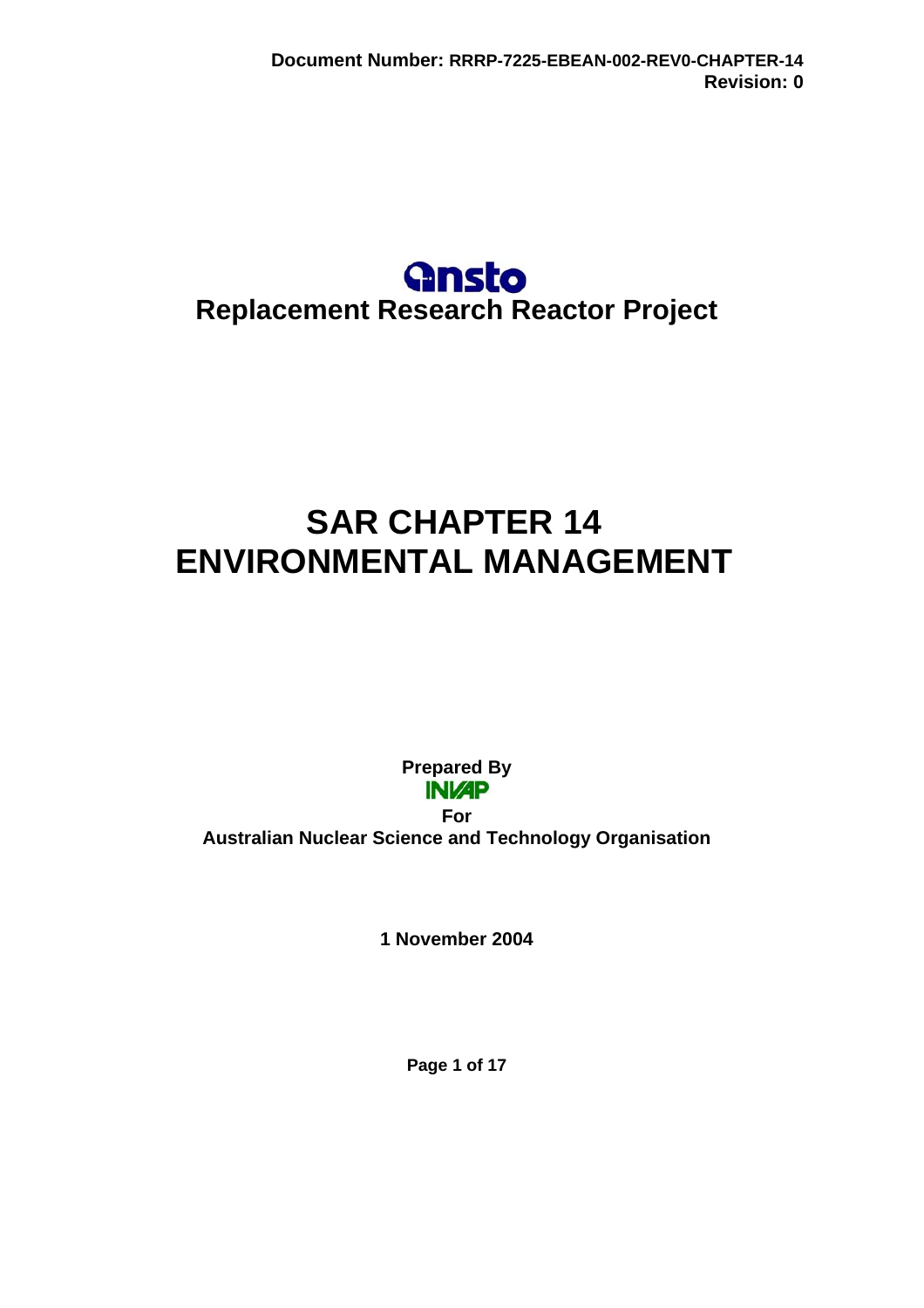| <b>ANSTO</b>                       |                                                                                      | Document N°: RRRP-7225-EBEAN-002-Rev0-<br><b>CHAPTER-14</b><br>Revision: 0 |                      |           |
|------------------------------------|--------------------------------------------------------------------------------------|----------------------------------------------------------------------------|----------------------|-----------|
| <b>Replacement Reactor Project</b> |                                                                                      | Document Title: SAR - CHAPTER 14,<br><b>Environmental Management</b>       |                      |           |
| <b>REVISION SHEET</b>              |                                                                                      | Ref No:                                                                    |                      |           |
|                                    | Print name, date and sign or initial                                                 |                                                                            |                      |           |
| Revision                           | <b>Description of Revision</b>                                                       | Prepared                                                                   | Checked/<br>Reviewed | Approved  |
| $\overline{0}$                     | Original Issue for public release                                                    | <b>TP</b>                                                                  | <b>KJH</b>           | <b>GW</b> |
|                                    |                                                                                      |                                                                            |                      |           |
|                                    |                                                                                      |                                                                            |                      |           |
|                                    |                                                                                      |                                                                            |                      |           |
|                                    | Notes: 1. Revision must be verified in accordance with the Quality Plan for the job. |                                                                            |                      |           |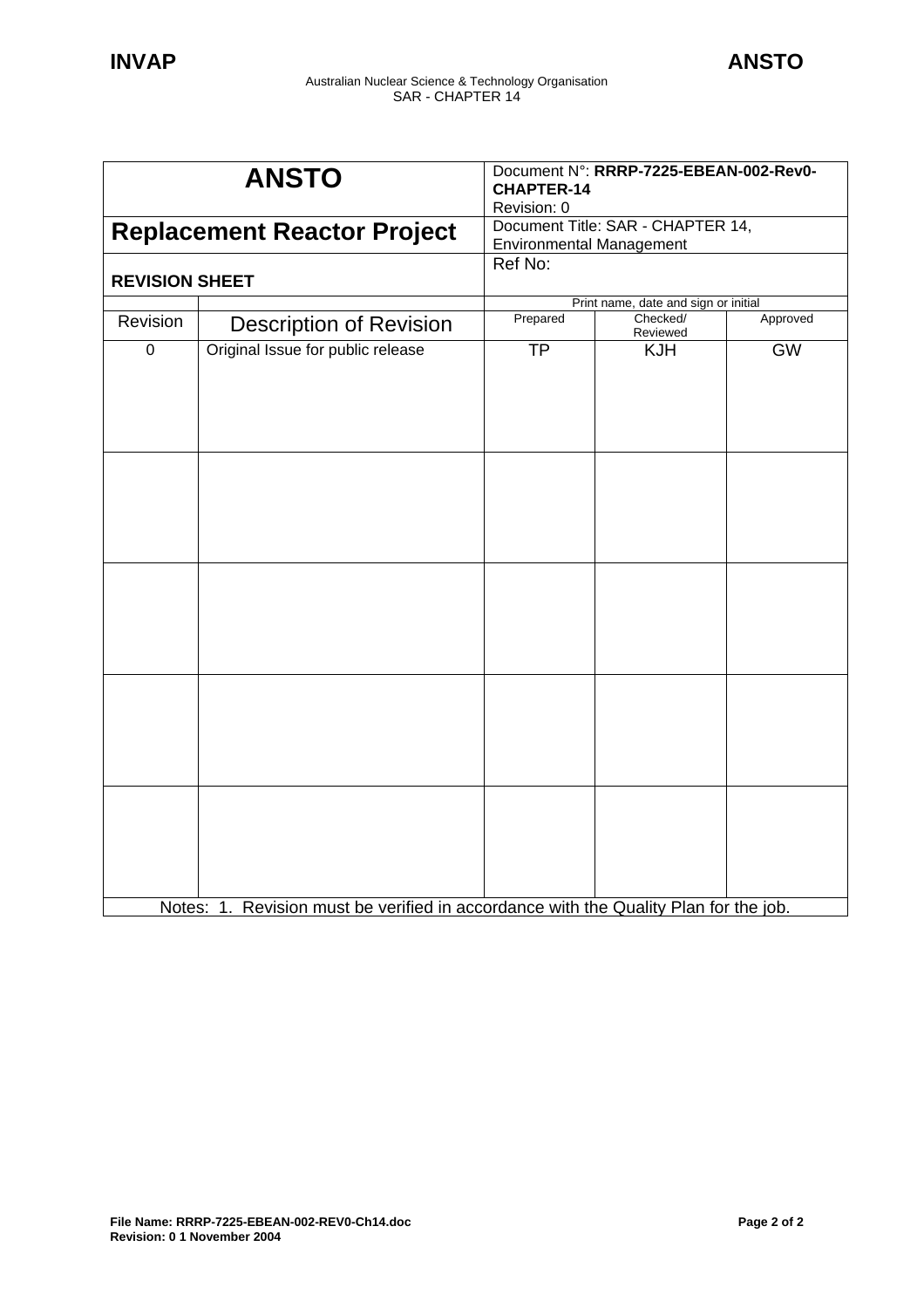#### **TABLE OF CONTENTS**

#### **14 ENVIRONMENTAL MANAGEMENT**

**14.1 Introduction**

#### **14.2 Background**

#### **14.3 Regulatory Processes Applying to Operation**

- 14.3.1 Commonwealth and State Legislation
- 14.3.2 Specific Requirements

# **14.4 Ansto's Environmental Management**

- 14.4.1 Radioactive Airborne Emissions<br>14.4.2 Managing Radioactive Waste
- 14.4.2 Managing Radioactive Waste<br>14.4.3 Prevention of Contamination o
- 14.4.3 Prevention of Contamination of Groundwater<br>14.4.4 Surface Runoff and Sediment
- 14.4.4 Surface Runoff and Sediment<br>14.4.5 Resource Utilisation, Water an
- Resource Utilisation, Water and Electricity Use

#### **14.5 Reactor Facility Environmental Management**

- 14.5.1 Radioactive Airborne Emissions
- 14.5.2 Radioactive Waste<br>14.5.3 Prevention of Conta
- Prevention of Contamination of Groundwater
- 14.5.4 Surface Runoff and Sediment
- 14.5.5 Resource Utilisation, Water and Electricity Use
- 14.5.6 Overview

#### **14.6 Conclusions**

#### **14.7 References**

*End of Table of Contents*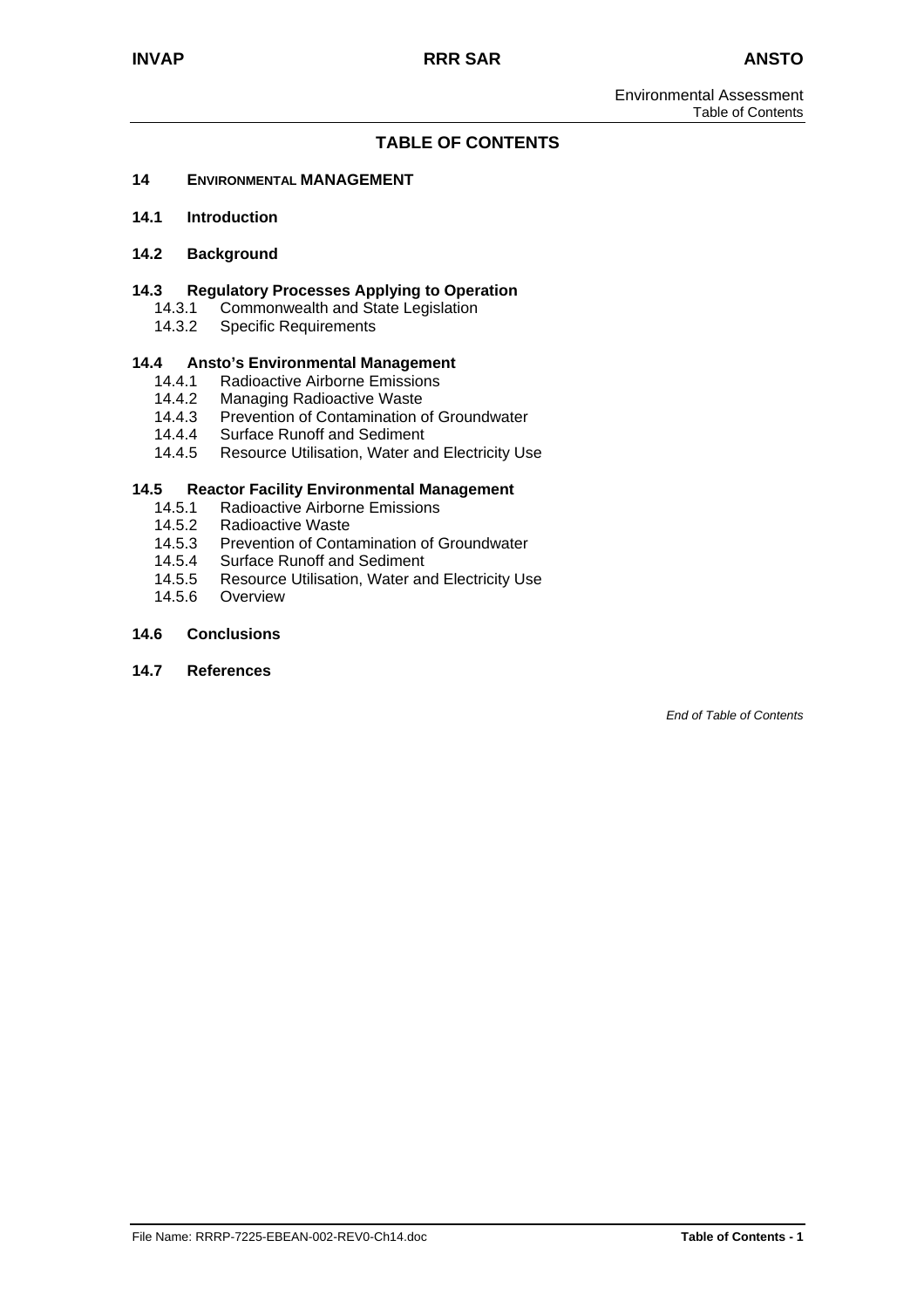# **14 ENVIRONMENTAL MANAGEMENT**

#### **14.1 INTRODUCTION**

A key aspect of managing the operation of the Replacement Research Reactor Facility (Reactor Facility) is commitment to environmental principles and minimisation of the impact of the project on the environment. These commitments were incorporated into the design and construction of the Reactor Facility and continue to be addressed in the operational phase. This chapter describes the arrangements for the environmental management of the Reactor Facility, which will be part of ANSTO's Environmental Management System (EMS).

This Chapter outlines:

- a) The regulatory framework applicable to environmental management during the operational phase.
- b) The environmental management system in place within ANSTO
- c) The assessment and management of environmental impacts from the Reactor Facility during its operation.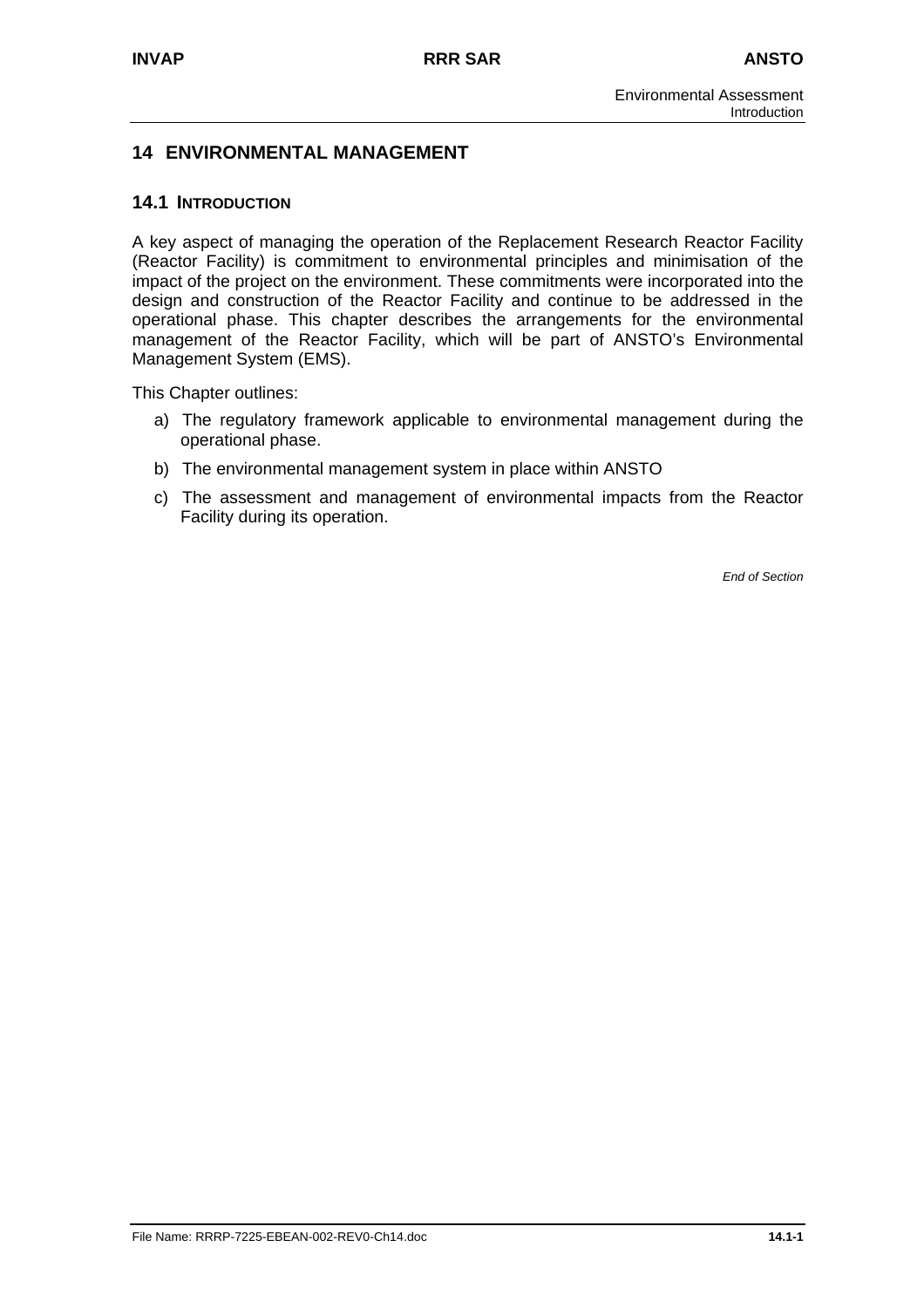# **14.2 BACKGROUND**

The proposal to design and construct a Reactor Facility on the Lucas Heights Science and Technology Centre (LHSTC) site was subject to an environmental impact assessment under the Environment Protection (Impact of Proposals) Act 1974. ANSTO was designated the proponent and engaged PPK Environment and Infrastructure Pty Ltd and specialist sub-consultants to prepare the Draft EIS (PPK 1998a, 1998b).

The Draft EIS concluded that the construction and operation of the proposed replacement reactor would result in a range of benefits to the Australian community. It further concluded that the environmental assessment of the construction and operation of the replacement reactor showed that the scale of environmental impacts is acceptable, provided that the management measures and commitments made by ANSTO were adopted.

The Draft EIS was exhibited for public review. Further studies, relating to issues in the public submission process, were undertaken for the Supplementary EIS (PPK 1999). The Draft EIS (two volumes – the Main Report and the Appendices), and the responses to the submissions (volume three – Supplement) together represent the Final EIS. The Final EIS confirmed the findings of the Draft EIS.

The Environment Assessment Branch of the Department of Environment and Heritage evaluated the Final EIS, took into account the findings of three independent peer reviews, and produced an Environment Assessment Report (Environment Australia 1999). The Minister for Environment and Heritage decided that there were no environmental reasons preventing the granting of Commonwealth approval for the proposal to construct and operate a replacement research reactor at LHSTC, subject to a number of recommendations regarding construction and operating practices. These recommendations were accepted by the Minister of Industry, Science and Resources. ANSTO has complied with these requirements, incorporating them into its Environmental Management System.

In granting a Construction Licence, the CEO of ARPANSA imposed a licence condition that required ANSTO to obtain and maintain accreditation to the ISO 14001 Standard for environmental management systems. ANSTO obtained accreditation in June 2004 and operates its EMS within the ISO 14001 framework.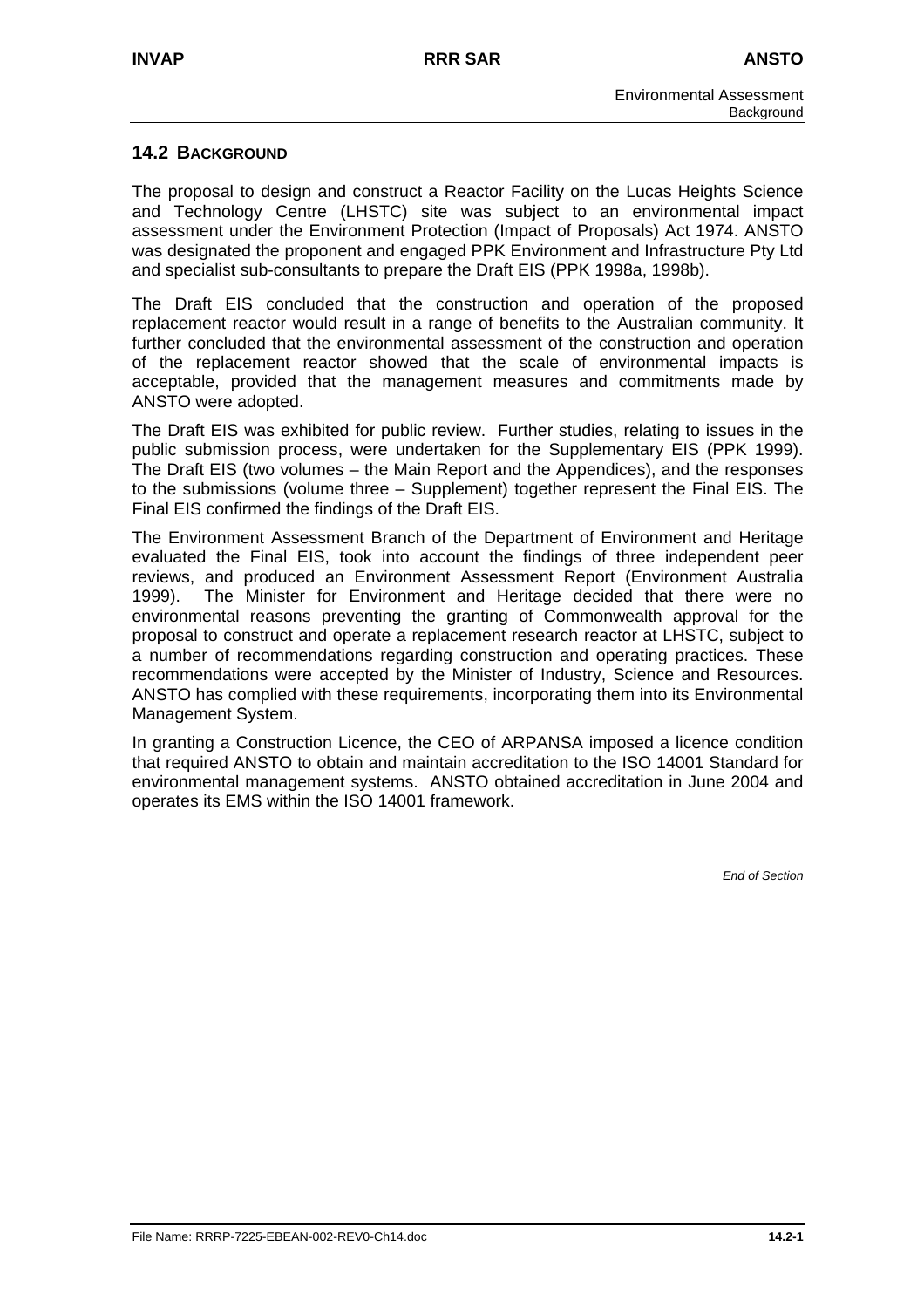# **14.3 REGULATORY PROCESSES APPLYING TO OPERATION**

# **14.3.1 Commonwealth and State Legislation**

Activities carried out on the LHSTC site comply with the provisions of relevant Commonwealth legislation. Where Commonwealth legislation is not present, the provisions of relevant state legislation are captured by ANSTO's policy and the Ministerial and ARPANSA Approval Conditions. This legislation includes the following:

- 1. Commonwealth Legislation and Agreements.
	- a) Environment Protection and Biodiversity Conservation Act 1999.
	- b) Australian Heritage Council Act 2003.
	- c) Environment Protection (Sea Dumping) Act 1981.
	- d) Aboriginal and Torres Strait Islander Heritage Protection Act 1984.
	- e) Australian Nuclear Science and Technology Organisation Act 1987.
	- f) Nuclear Non-Proliferation (Safeguards) Act 1987.
	- g) South Pacific Nuclear Free Zone Treaty Act 1986.
	- h) Ozone Protection and Synthetic Greenhouse Gas Management Act 1989.
	- i) Hazardous Waste (Regulation of Exports and Imports) Act 1989.
	- j) Occupational Health and Safety (Commonwealth Employment) Act 1991.
	- k) National Environment Protection Council Act 1994.
	- l) Australian Radiation Protection and Nuclear Safety Act 1998.
	- m) National Environmental Protection Measures
	- n) National Water Quality Management Strategy 1992.
	- o) Inter-Governmental Agreement on the Environment.
	- p) National Model Regulations for the Control of Workplace Hazardous Substances.
- 2. NSW Legislation (Where Commonwealth Legislation is not in force)
	- a) Soil Conservation Act 1938.
	- b) Clean Waters Regulations 1972
	- c) National Parks and Wildlife Act 1974.
	- d) Environmentally Hazardous Chemicals Act 1985.
	- e) Environmentally Hazardous Chemicals Regulation 1999
	- f) Catchment Management Authorities Act 2003.
	- g) Crown Lands Act 1989.
	- h) Radiation Control Act 1990.
	- i) Local Government Act 1993.
	- j) Radiation Control Regulation 1993.
	- k) Sydney Water Act 1994.
	- l) Threatened Species Conservation Act 1995.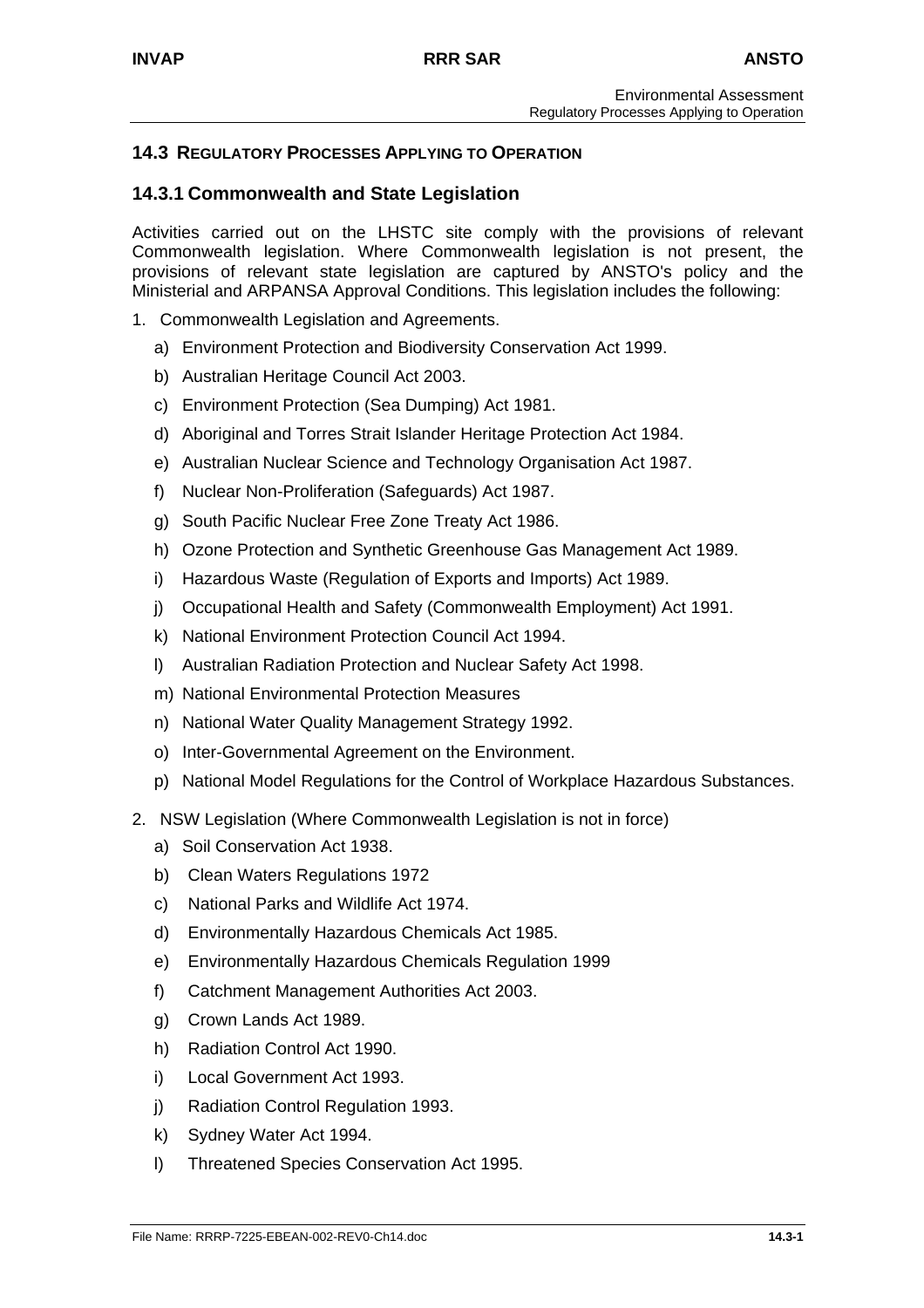- m) Protection of the Environment Operations (Waste) Regulation 1996
- n) Clean Air (Plant and Equipment) Regulation 1997
- o) Contaminated Land Management Act 1997.
- p) Contaminated Land Management Regulation 1998
- q) Road and Rail Transport (Dangerous Goods) Act 1997.
- r) Ozone Protection Regulation 1997
- s) Protection of the Environment Operations (General) Regulation 1998
- t) Protection of the Environment Operations (Control of Burning) Regulation 2000
- u) Protection of the Environment Operations (Noise Control) Regulation 2000

# **14.3.2 Specific Requirements**

In addition to the general legislative requirements, specific requirements arise from commitments made by ANSTO and conditions applicable to the approvals obtained for the project. These could involve approval or consultation with various Commonwealth and State agencies for specific parts of the operating process. Specific requirements include the approval, referral and consultative procedures contained within commitments made by ANSTO in the Environmental Impact Assessment, conditions set by the Minster for the Environment and Heritage in approving the construction of the reactor facility and conditions set by ARPANSA at various stages of the licensing process. These requirements would be identified on a case by case basis.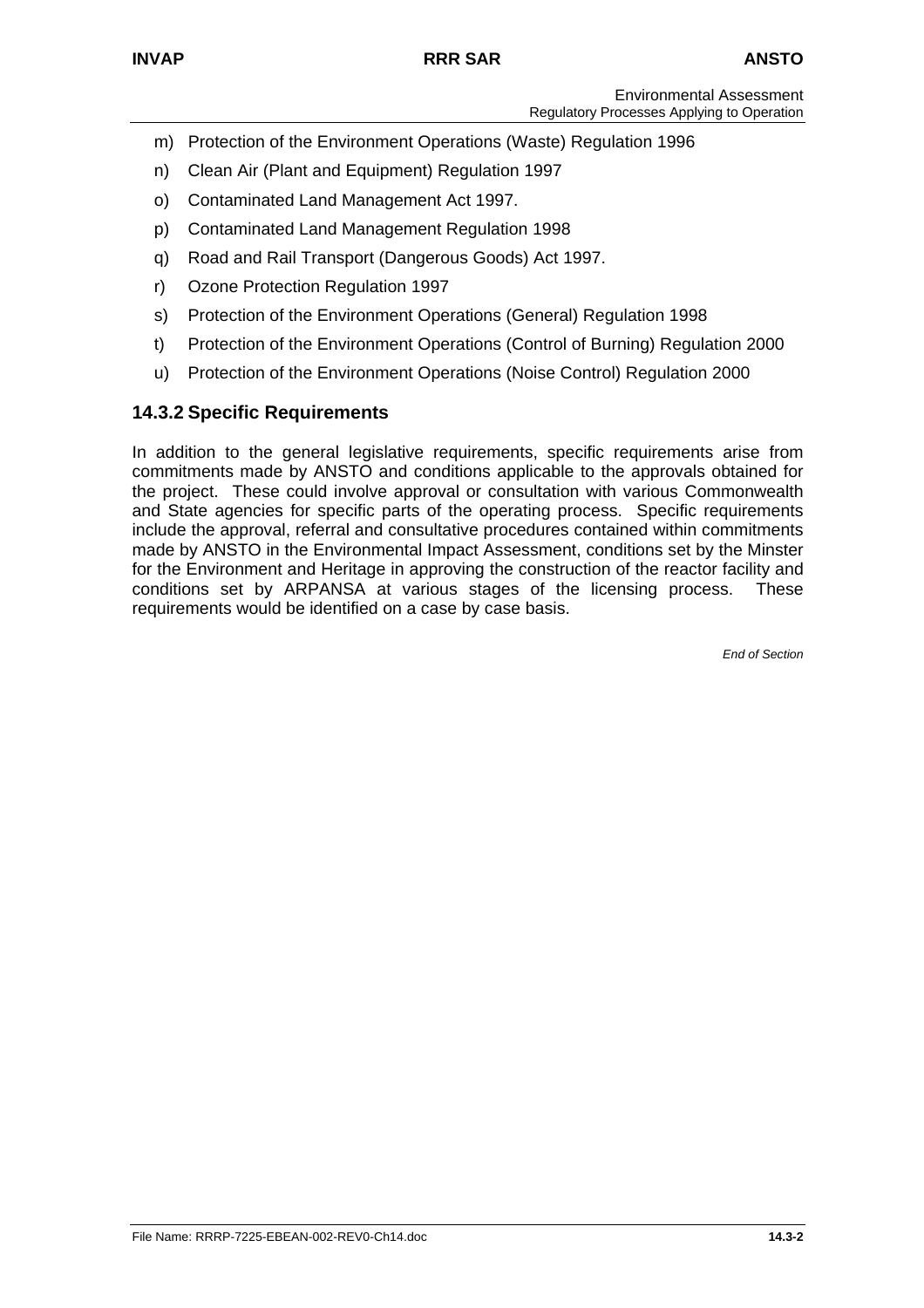#### **14.4 ANSTO'S ENVIRONMENTAL MANAGEMENT**

Environmental management of ANSTO's activities is governed by ANSTO policies. These policies specify a management commitment to the ANSTO Environmental Management System (EMS) that applies to all ANSTO activities, including the Reactor Facility. The ANSTO EMS complies with the principles of the international ISO14001 standard for environmental management systems (AS/NZS ISO 1996).

In accordance with the ISO 14001 standard, environmental goals arising from the environmental policy and detailed performance requirements related to the goals are referred to as "Environmental Objectives and Targets". Defining the Objectives and Targets for ANSTO required an extensive consultative process, since the operations of the organisation are technically complex and subject to extensive regulatory requirements. The programme for achieving the objectives and targets is documented in a series of Environmental Management Plans (EMPs). The EMPs address the potential environmental impacts of ANSTO operations, including airborne emissions, radioactive waste, surface water, groundwater, and resource usage. A number of these EMPs are relevant to the operation of the Reactor Facility. These are;

EMS-EMP-01 Radioactive Airborne Emissions

EMS-EMP-02 Managing Radioactive Waste

EMS-EMP-04 Prevention of Contamination of Groundwater

EMS-EMP-05 Surface Runoff and Sediment

EMS-EMP-06 Resource Utilisation

EMS-EMP-07 Water Use

EMS-EMP-08 Electricity Use

EMS-EMP-03, covering the Little Forest Burial Ground, is not relevant to the Reactor Facility.

The environmental program includes monitoring airborne emissions from stacks, collecting meteorological data, groundwater measurements, monitoring surface water run-off, managing the buffer zone environment and collecting data on effluent released to the sewer. Studies are undertaken to assess the impact of environmental releases and potential releases from ANSTO. An ongoing process of review ensures that the monitoring program and ANSTO's environmental management are continuously improved in accordance with recent technical developments.

Samples of sediment, air, surface water and marine biota are collected at sampling locations including the Woronora River, Potter Point ocean outfall, LHSTC stormwater outlets and creeks draining both the LHSTC and the Little Forest Burial Ground. The onsite meteorological station collects data all year round and these data are combined with airborne emissions data to model airborne effective dose to the public. External gamma radiation doses are directly measured at the perimeter of LHSTC using thermoluminescent dosimeters. Radioactivity and radionuclides routinely analysed in various media by ANSTO include: gross alpha activity, gross beta activity, argon-41, caesium-137, cobalt-60, iodine-131, potassium-40, tritium and xenon-133, as well as naturally occurring uranium/thorium series radionuclides.

Regular reports on environmental performance are made to regulatory authorities and other key organisations. These include a liquid effluent report, which is prepared monthly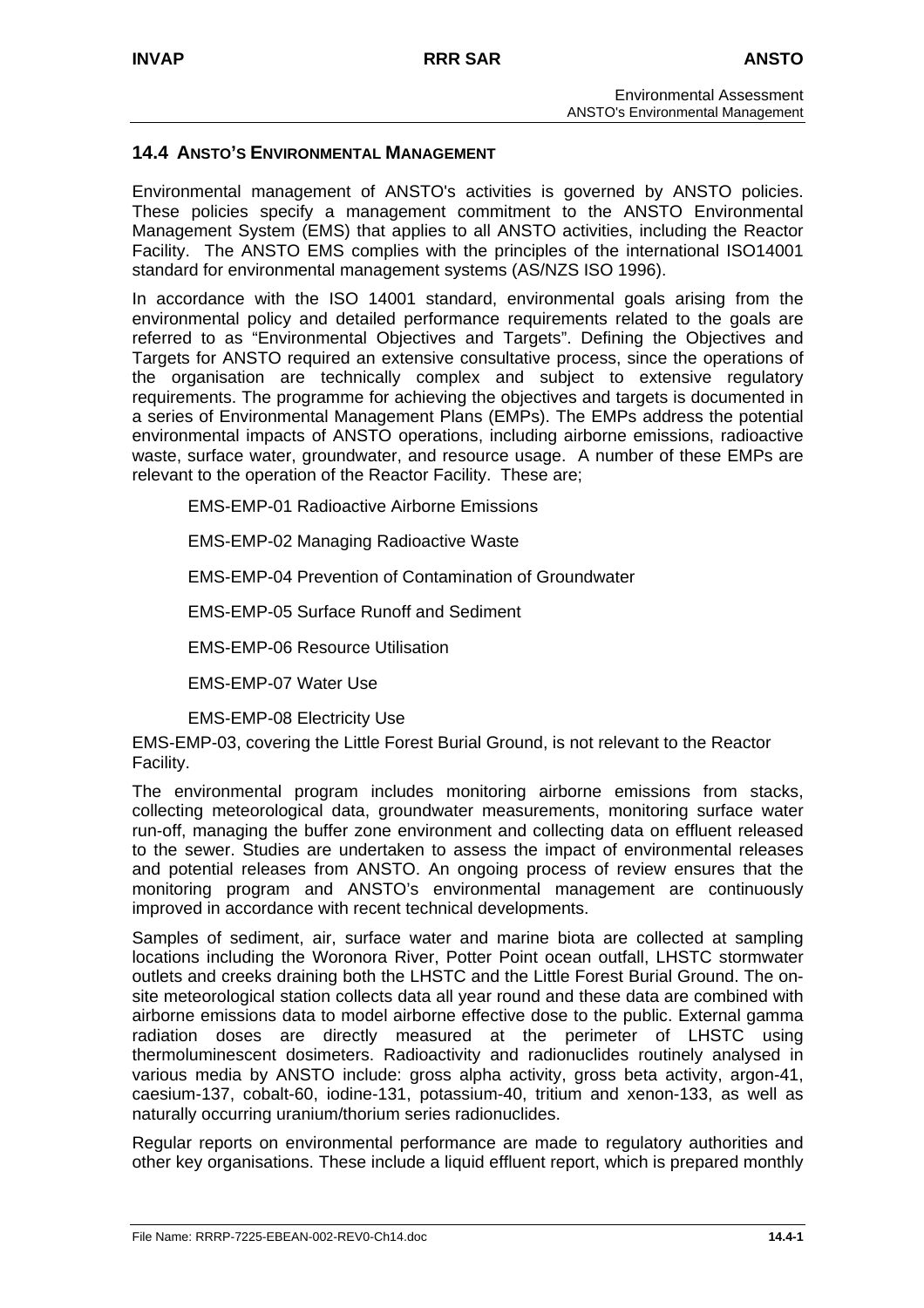and provided to Sydney Water, and a quarterly report to ARPANSA on airborne emissions from the site. An annual report on Environmental and Effluent Monitoring for ANSTO Sites is prepared for public distribution.

# **14.4.1 Radioactive Airborne Emissions**

The objective of the management of airborne emissions is to ensure that the radiation doses to members of the public and the environment are as low as reasonably achievable (ALARA), social and economic considerations being taken into account. The relevant ALARA dose objective is 20 µSv per year from all ANSTO activities. This ALARA objective is subdivided as follows:

- a) 10 µSv per year due to the operation of the Reactor Facility;
- b) 10 µSv per year due to radiopharmaceutical production, and
- c) Less than 1 µSv per year due to all other conducts and dealings at the LHSTC.

The critical group for airborne emissions from the LHSTC site is a group of hypothetical people continuously present at the boundary of the buffer zone (1.6 km from HIFAR).

ARPANSA has set notification levels for the amount of radioactivity released from each discharge point. If all releases from the site were at the notification level for the whole year, then the dose to a member of the critical group would be equivalent to the ALARA objective.

# **14.4.2 Managing Radioactive Waste**

The objectives of ANSTO's management of radioactive waste are to;

- a) ensure the total radioactive content and radioactivity concentration in the effluent released to the sewer from LHSTC and the NMC complies with the Trade Waste Agreement,
- b) reduce the generation of low level radioactive solid waste,
- c) reduce the inventory of intermediate level liquid waste from production of molybdenum-99,
- d) reduce the generation of intermediate level solid waste from production of molybdenum-99, and
- e) assess the relative contributions of individual effluent discharges within LHSTC to enable understanding of various sources and thereby enable the minimisation of discharges at source.

These objectives are achieved through the study of all processes and operations resulting in the production of waste, allowing characterisation of the waste produced together with its amount and the resources used.

# **14.4.3 Prevention of Contamination of Groundwater**

The aim of the groundwater monitoring system is to ensure that groundwater direction and flow rate across the site is known and that any emissions are detected. The target is to maintain groundwater emissions at a level of no additional radiation dose from groundwater discharge to a member of the public.

The quality of groundwater is protected by the use of appropriately constructed storage facilities for both solid and liquid wastes, and is monitored by a groundwater sampling program involving a network of piezometers around the LHSTC site.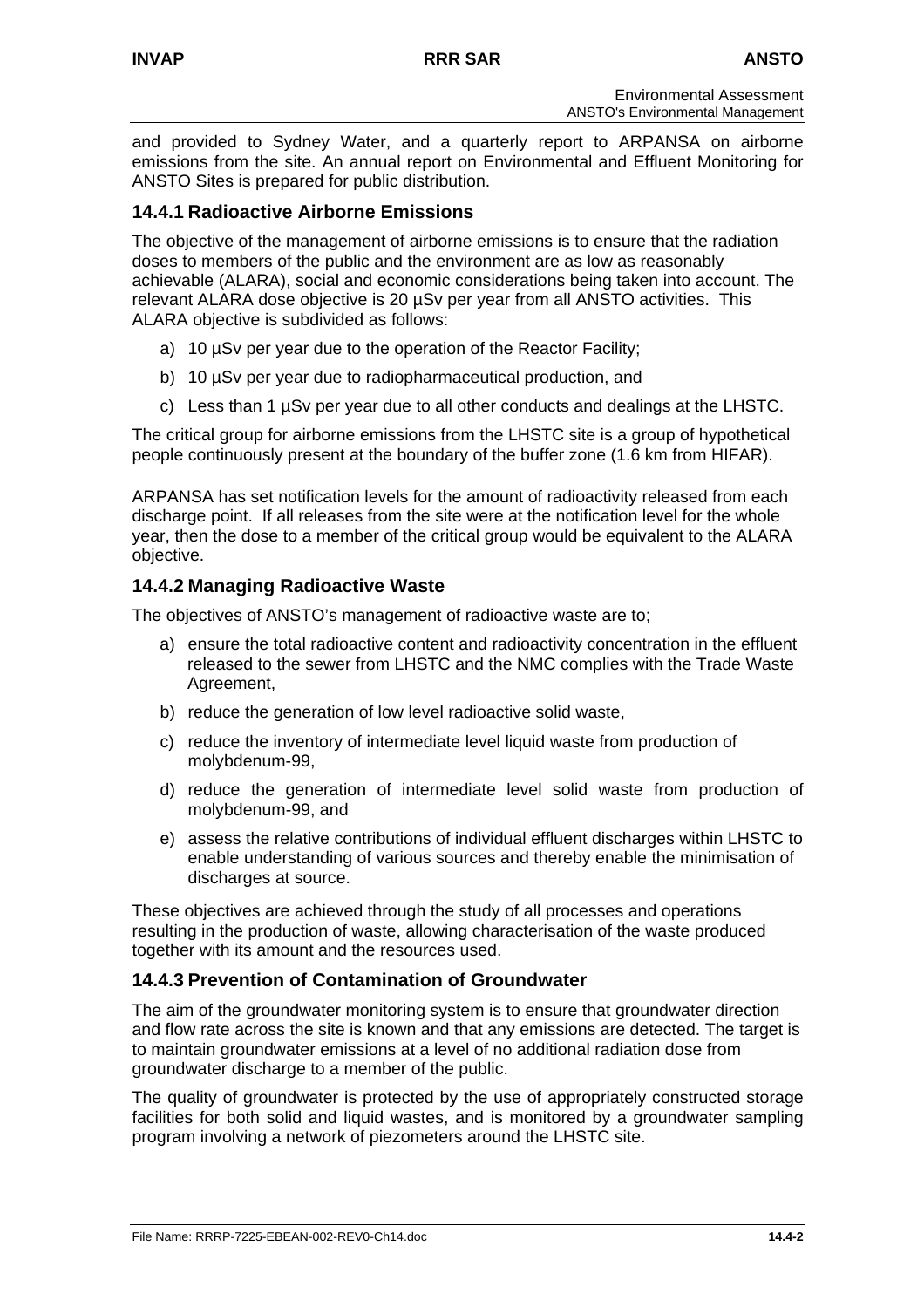# **14.4.4 Surface Runoff and Sediment**

The objectives of surface water monitoring and management are to;

- a) monitor water quality (e.g. sediment / turbidity and nutrients) for as long as necessary to show that stormwater runoff has stabilised following construction (Environment Australia, 1999: Condition No.4, p199).
- b) ensure that the physical systems in place maintain stormwater flows at or below the current levels (Commitments on Geology, Soils and Water (Chapter 8 of Draft EIS), as summarised in Table 18.2 of PPK, 1999).
- c) provide for on-site containment and treatment of any small accidental spills or releases of contaminated liquid (Commitments on Geology, Soils and Water, (Chapter 8 of Draft EIS) as summarised in Table 18.2 of PPK, 1999).
- d) demonstrate that any releases of radioactive material are within the limits set by NSW EPA regulations (NSW Clean Waters Regs. 1972, under NSW Protection of the Environment Operations Act 1997).

#### **14.4.5 Resource Utilisation, Water and Electricity Use**

The requirements for management of resource utilisation centre around the need to reduce paper consumption, increase re-cycling of cardboard and paper, increase use of recycled products and reduce the petrol consumption of ANSTO vehicles.

The requirements regarding water and electricity use are that their consumption should be monitored and managed with the intent of reducing their use.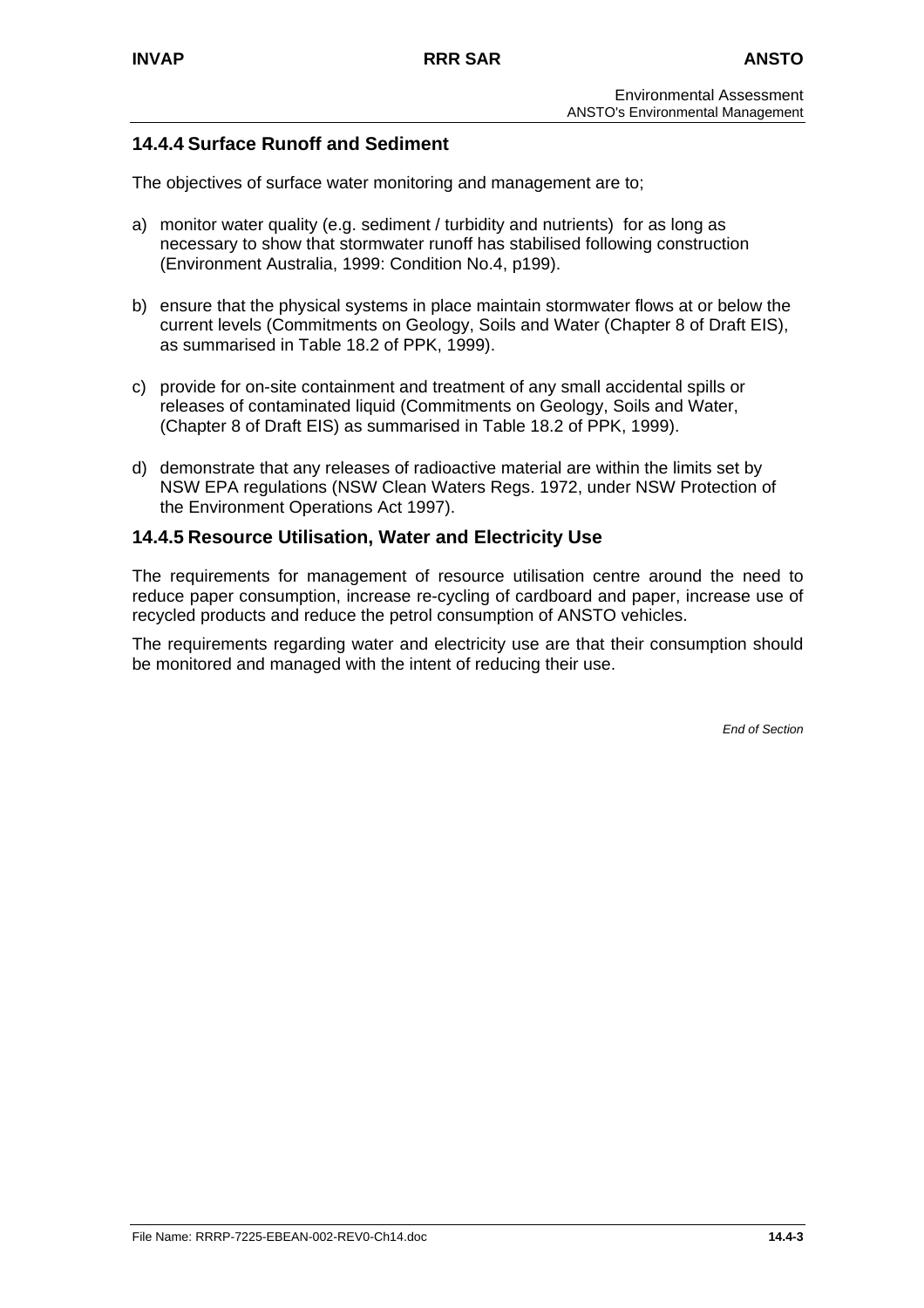#### **14.5 REACTOR FACILITY ENVIRONMENTAL MANAGEMENT**

This section details how the Reactor Facility meets the relevant requirements of ANSTO's EMS. Of the EMPs, the first two (radioactive airborne emissions and radioactive waste) are most directly affected by the management of the Reactor Facility. The remaining EMPs are managed by ANSTO at the organisational level.

#### **14.5.1 Radioactive Airborne Emissions**

The following airborne emissions are expected to be produced by the operation of the Reactor Facility:

- a) Argon-41 and other noble gases (krypton and xenon isotopes)
- b) Tritium and tritiated water vapour
- c) Airborne particles (aerosols)
- d) Iodine isotopes
- e) Noxious gases from vacuum pumps and fume cupboards

Areas where airborne radioactive particles and gases may be generated during normal operation have absolute filtration and, where applicable, activated charcoal absorption filters to ensure that the levels of radioactive emissions in the ventilation extract are minimised.

The Air Effluent Monitoring System allows online measurement of aerosols, tritium, noble gases and iodine concentrations in the Reactor Facility stack, as well as gamma spectrometry of the effluents. If above normal concentrations are detected, administrative procedures are in place to enable investigation, identification of causes and initiation of remedial action. If very high concentrations are detected, the containment isolation is triggered by the First Reactor Protection System. This function ensures protection of the general public and the environment by containing the airborne radioactive products that could be released into the environment.

A comparison between airborne discharges from HIFAR with those predicted from the replacement Reactor Facility is given in Table 12.2/6 of Chapter 12.

Full details of the management of radioactive emissions are contained in Chapter 12, Section 12.4.

# **14.5.2 Radioactive Waste**

The EMP for Managing Radioactive Waste (EMP-02) covers solid and liquid, low and intermediate level radioactive waste and details actions and responsibilities for controlling and managing radioactive wastes from ANSTO facilities and activities. This includes the generation of low level liquid waste and its treatment and discharge to the sewer. The plan covers treatment and conditioning of waste but does not cover shipment to the future Waste Repository.

Solid waste at ANSTO is segregated into:

- a) Non-radioactive Solid
- b) Low Level Solid Waste
- c) Intermediate Level Solid Waste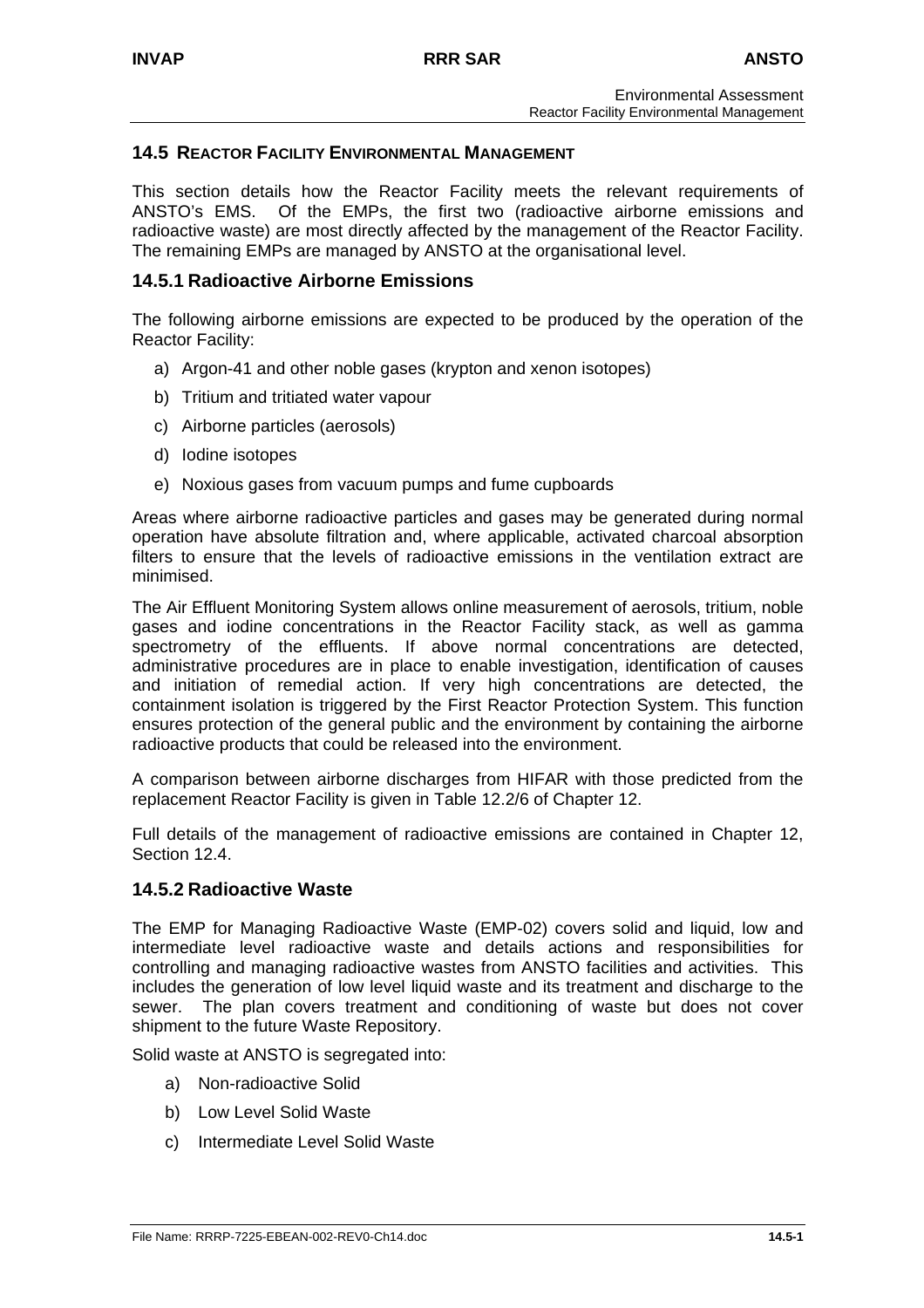Non-radioactive solids are processed through ANSTO's waste clearance system before being released off-site in accordance with ANSTO's waste management procedures.

Low activity solid wastes are classified and managed in accordance with ANSTO's waste management procedures. Low level solid waste is stored within the Containment until collection by ANSTO's Waste Operations and Technology Development section (WOTD).

Consumable solid waste is sealed inside plastic lined fibreboard drums that are labelled to provide identification of the waste origin, the dose rate and the radioactive content before being transported to ANSTO approved storage areas. Compaction takes place in the Waste Management Section (Building 57). All compacted low-level solid waste is stored in 200 litre drums at the LHSTC in a designated storage facility in Building 59.

Intermediate level solid wastes is stored in the service pool where a shearing facility is available to cut large items into smaller sizes for more efficient storage. Long lived intermediate level solids are transferred to WOTD in a shielded container for storage in Building 27.

The Reactor Facility is designed to minimise the production of liquid waste. Collection systems allow for the segregation of liquid waste according to the radioactivity level and for monitoring, and temporary storage of liquid wastes.

As described in EMP-02, waste waters at LHSTC are segregated into three categories:

- a. Waste waters from "active" drains in laboratories where radioactive materials are routinely handled. They normally contain low levels of beta and gamma emitting radionuclides. The pipeline that transports these waters is known as the "B" line.
- b. Trade waste waters arising from laboratories and workshops in which radioactive materials are not normally handled. The pipeline that transports these waters is known as the "C" line.
- c. Non-radioactive sewage, produced from shower, toilet and tea room facilities across site

Most radioactive liquid waste generated at the Reactor Facility is low-level waste acceptable for discharge through the low-activity line (B-line) for treatment by WOTD.

Sources of liquid waste from the Reactor Facility are as follows:

- a) cooling water blow down
- b) secondary system drains
- c) liquid waste from the de-mineralised water plant
- d) ventilation water system drain
- e) de-mineralised water recovered from cleaning operations
- f) wash basin and shower liquids
- g) floor drain liquids
- h) non-radioactive liquids from laboratories
- i) LOCA liquids in the unlikely event of an accident
- j) radioactive liquids from laboratories and other areas

These liquids, that may contain radioactive or chemical contamination, are managed through LHSTC B or C lines. Normally non-radioactive liquid wastes (for discharge to C-Line) and low level liquid waste (for discharge to B-line) effluent streams are measured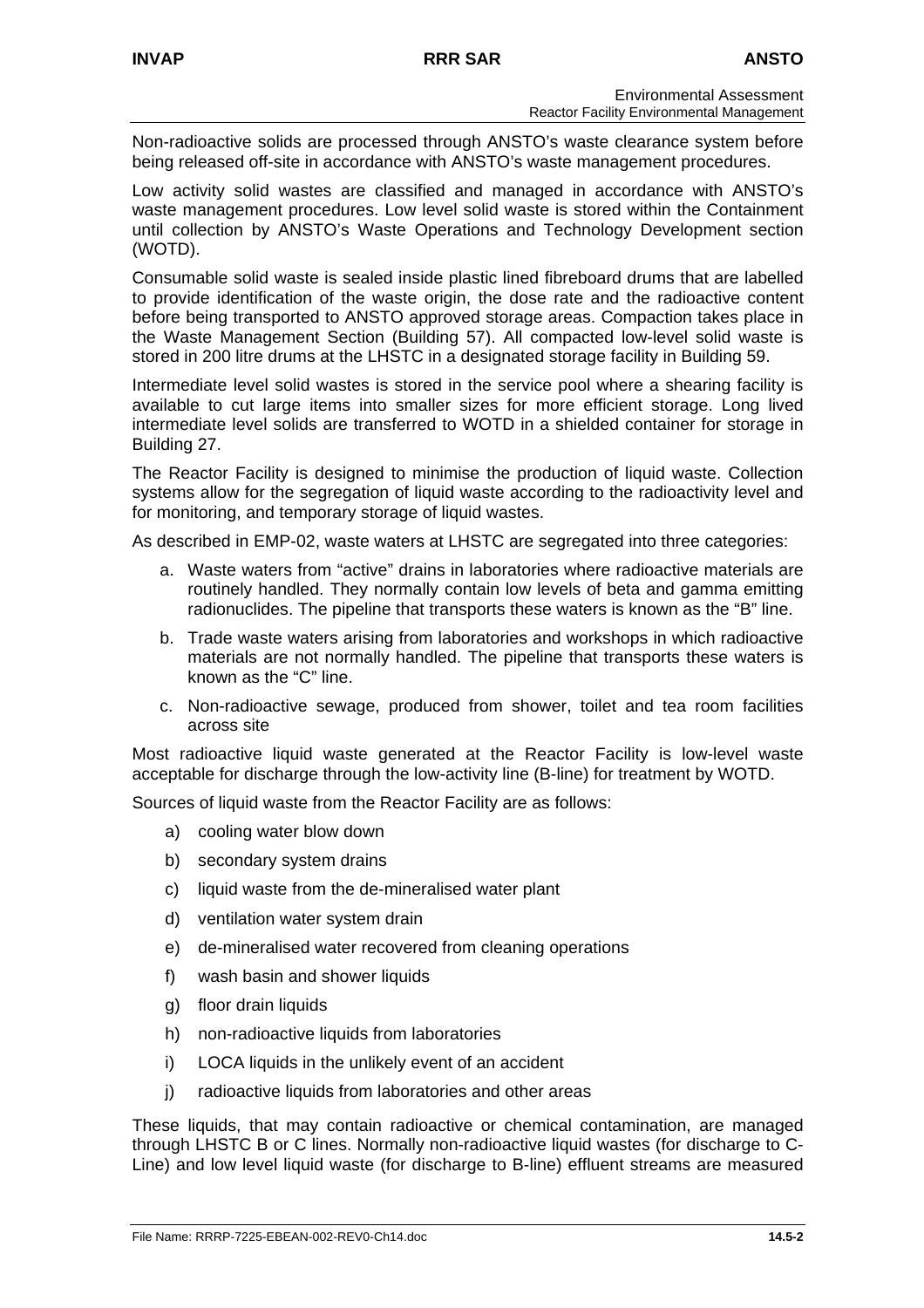on-line and independently by dedicated Waste Streams Monitor (WASMO) gamma detectors at the inlet to their corresponding waste storage tanks.

Heavy water leaks are unlikely in view of the design of the heavy water system. Effluents containing heavy water, which are likely to contain tritium, are collected separately from other liquids, stored and separately transferred to ANSTO Waste Operations. The expected volume during normal operation is small.

A waste stream monitor (WASMO) is installed in each of the temporary liquid waste storage tanks. This system monitors the activity of the liquid arriving at the tank. This recording is automatic and the signal is transmitted to a centralised data system along with the date, time and activity. The system allows detection of any discharge exceeding the admissible limits of that line and the operator to take prompt corrective action.

Full details of the management of radioactive wastes are contained in Chapter 12, Section 12.4

#### **14.5.3 Prevention of Contamination of Groundwater**

Groundwater flow at the LHSTC is primarily dependent on topographic features. Presently, approximately 40% of the area within the LHSTC fence is paved, with the remainder covered by grass or sparse native vegetation. For several days following heavy rain, water seeps from the soil into the heads of the gullies surrounding the LHSTC. Discharge via a deeper groundwater path, over a much longer time scale and further down the gullies, ultimately contributes to the base-flow of the Woronora River. The characteristic response of the LHSTC groundwater to heavy rainfall is an immediate local rise in groundwater level followed by a falling level as this water is redistributed into the aquifer within a few hours. Further details on the groundwater hydrology in relation to the geology and soil structure of the LHSTC (including the Reactor Facility site) are given in Chapter 3.

The Reactor Facility has a reduced possibility of contamination of groundwater relative to HIFAR because spent fuel is stored in a pool adjacent to the reactor rather than being transported to, and stored at, a separate location on-site. The pool water is continually circulated through a filtration and ion exchange system.

Groundwater level and quality monitoring at the LHSTC was established in 2000 with the installation and development of a groundwater piezometer network, which included the Reactor Facility site. Regular reporting on groundwater level and quality continues to be given in ANSTO's Environmental and Effluent Monitoring Reports.

#### **14.5.4 Surface Runoff and Sediment**

Stormwater drainage at the LHSTC was rationalised in the mid 1990s and small capacity concrete bunds were built on the three main stormwater outlet points. Stormwater drainage associated with the Reactor Facility will be captured, managed and monitored in accordance with routine practice for the broader LHSTC site. Specifically, this will involve construction of two on-site bunds and upgrading the two off-site sediment dams built for the construction-phase. Temporary stormwater drainage works will be upgraded to permanent drains in similar positions. These works are planned for completion in 2005.

Stormwater bunds provide temporary retention of stormwater/groundwater seepage, enabling containment and treatment of small accidental spills or releases of contaminated liquid. The bunds also act to reduce flow velocity and as sediment traps. The bunds provide convenient points for environmental monitoring at daily, weekly and monthly intervals, depending on the general radioactivity or specific radionuclides being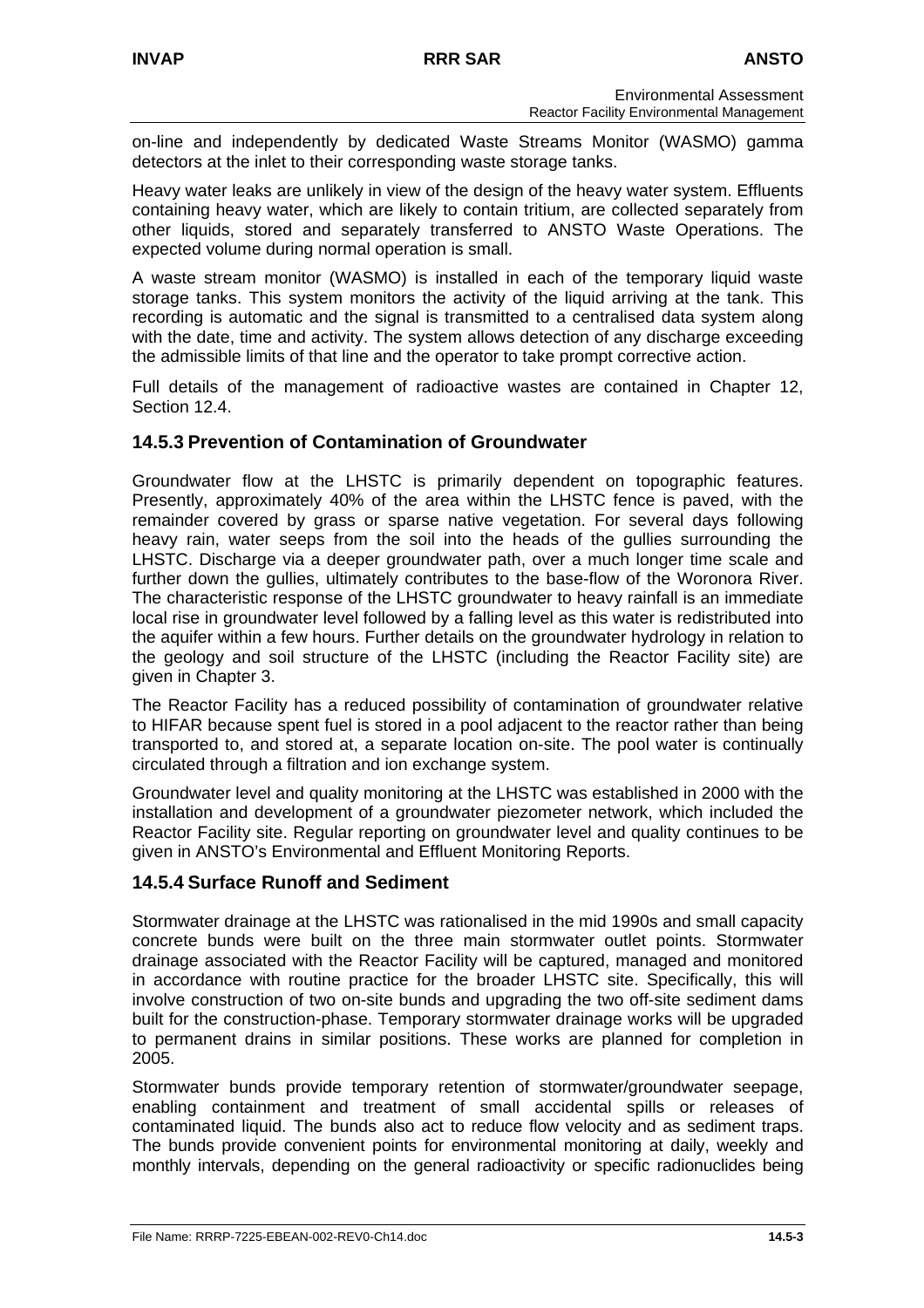quantified. Stormwater bunds are drained daily, or when necessary to maintain retention capacity. The bunds are allowed to discharge freely in rainy periods. Sediment accumulated in these bunds is cleaned out annually or as necessary and the sediment characterised for radioactivity before disposal or storage.

Radiological environmental aspects, such as the low levels of tritium routinely found in surface runoff from the LHSTC, are expected to be significantly reduced when the transition to exclusive operation of the Reactor Facility is achieved.

A program of radiological characterisation of stormwater and soil/sediment associated with stormwater outlets, is in place and is reported annually as part of ANSTO's Environmental and Effluent Monitoring Report series.

# **14.5.5 Resource Utilisation, Water and Electricity Use**

Programs are in place within ANSTO to monitor resource utilisation and water and electricity use with a view to decreasing them. Electricity and water consumption of the Reactor Facility will be sufficient to facilitate safe but efficient operation.

#### **14.5.6 Overview**

The environmental commitments made by ANSTO in relation to the Reactor Facility and operations have been incorporated into the design, construction, operation and decommissioning planning, including ecologically sustainable development (ESD) initiatives, and compliance with statutory requirements.

The operation of the Reactor Facility ensures that environmental impacts during operations are low by international standards. The following processes control environmental impact during operation:

- a) Managing airborne emissions from the stack. Details of the monitoring of emissions from the stack are contained within Chapter 12. Emissions from the stack are monitored with the results regularly reviewed and fed back to operations.
- b) Managing solid radioactive waste. Details of the management of solid radioactive waste are contained within Chapter12. The solid radioactive waste system is designed to minimise potential environmental impacts and includes regular review of quantities of generated waste and feedback of results to operations.
- c) Managing liquid waste to the B and C lines including blow-down water from the cooling towers. Details of the management of liquid radioactive wastes are contained within Chapter 12. The liquid radioactive waste system is designed to minimise potential environmental impacts and includes regular review of quantities of generated liquid waste and feedback of results to operations.
- d) Procedures to assess off-site dose to members of the public. ANSTO has adopted an As Low As Reasonably Achievable (ALARA) objective of 20 µSv per year for airborne emissions from all activities on the site.
- e) Monitoring and management of groundwater emissions. The system ensures that any potential emissions are picked up by the monitoring program. The intent is to maintain groundwater emissions at a level such that there will be no additional radiation dose from groundwater discharge to a member of the public.
- f) Control of surface runoff and sediment from the Reactor Facility. This system provides for the temporary containment and characterisation of potential liquid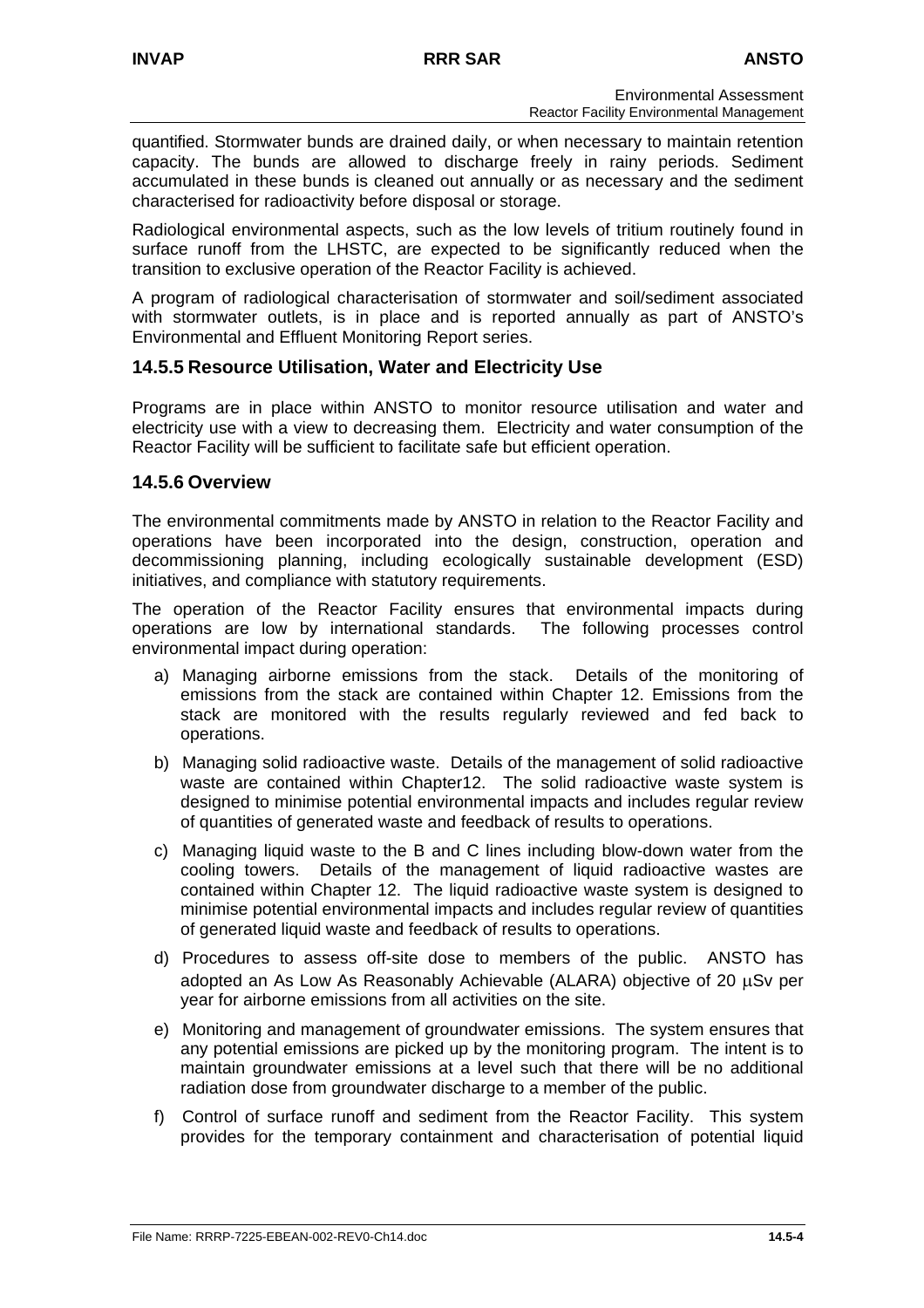spills. Monitoring of surface water quality enables the detection and quantification of any release of radioactive material.

- g) Spent fuel is transported from the Reactor Facility as soon as practical allowing for the constraints of fuel cooling, radiation safety and economic transport.
- h) Power and water usage by the Reactor Facility is regularly reviewed as part of the ANSTO Environmental Management System to ensure efficient resource utilisation taking into account operational and other requirements.

The hazards and risks associated with the Reactor Facility during normal operation are addressed in Chapter 12.

The hazards and risks under accident conditions are addressed in Chapter 16.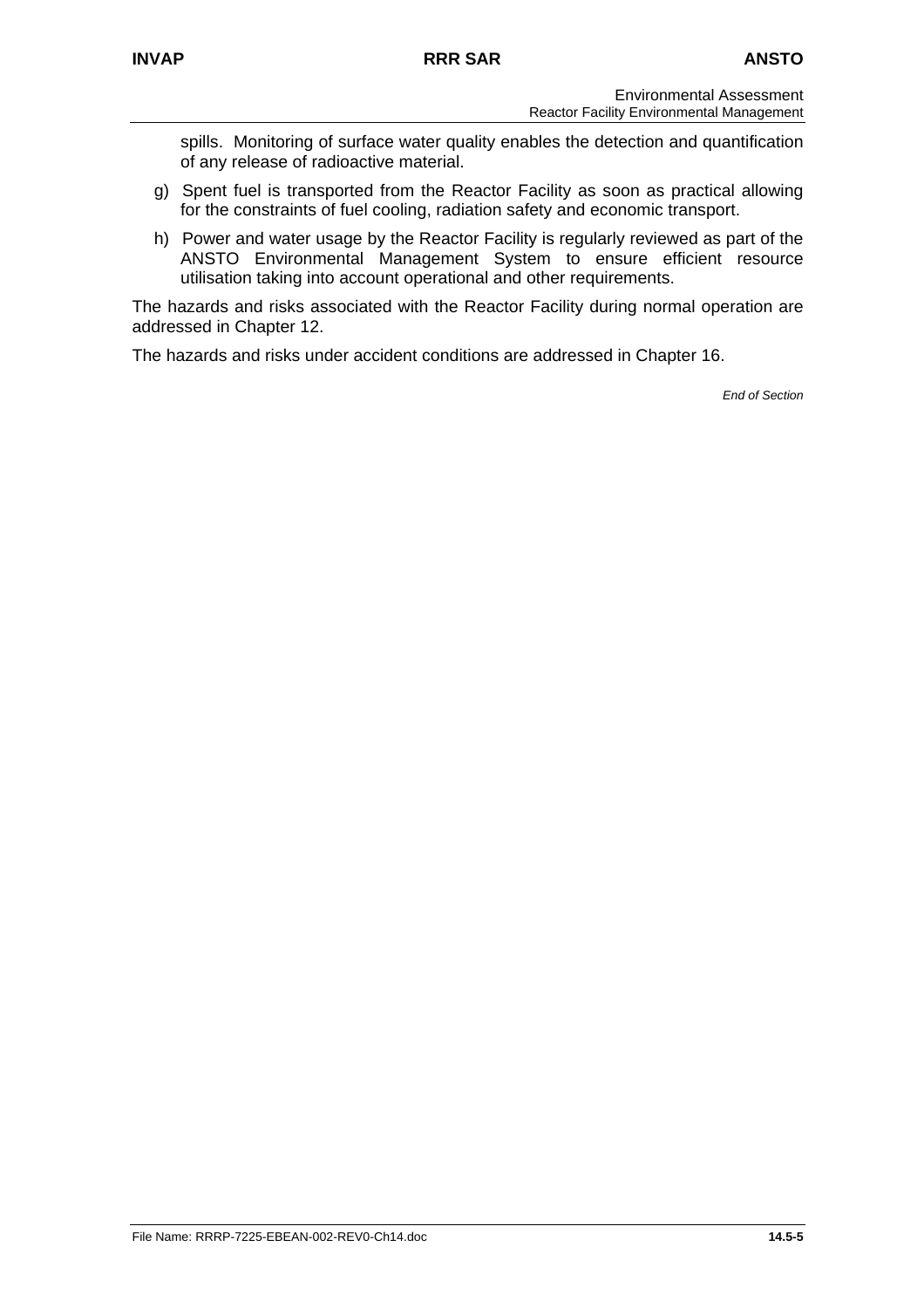#### **14.6 CONCLUSIONS**

The ANSTO Environmental Management System is based on a commitment to a high standard of environmental performance via the implementation of physical and procedural controls, supplemented by monitoring and review to demonstrate and improve performance.

The environmental impacts from the operation of the Reactor Facility are expected to be small. Regular reports on liquid effluent and airborne emissions from the LHSTC are made to regulatory authorities and other key organisations. An annual report on Environmental and Effluent Monitoring for ANSTO Sites is prepared for public distribution.